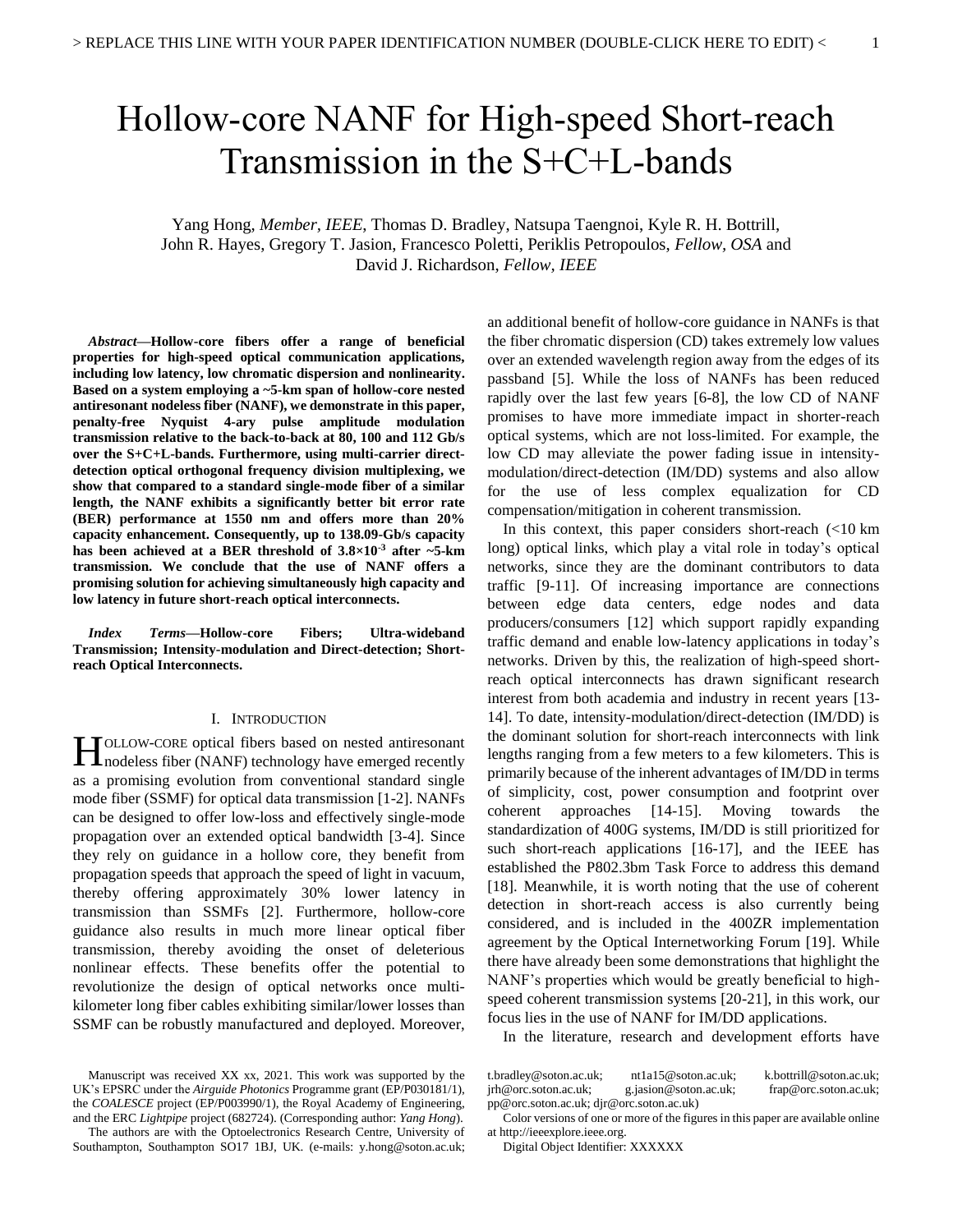tackled different aspects of high-speed IM/DD transmission, including transceivers, advanced digital signal processing (DSP) and modulation formats [22-28]. With respect to the latter, 4-ary pulse amplitude modulation (PAM4), carrierless amplitude and phase (CAP) modulation, and DD optical orthogonal frequency division multiplexing (DDO-OFDM) with adaptive bit-and-power loading (also known as discrete multitone (DMT) modulation), have been extensively investigated [27-28]. An experimental comparison amongst different modulation formats in  $100-\text{Gb/s}/\lambda$  short-reach interconnects was reported in [28], showing their respective advantages in terms of receiver sensitivity, spectral efficiency, and low computational complexity. However, it is challenging to realize high-speed C-band transmission over SSMF with IM/DD technology, an important performance-limiting factor being CD-induced power fading [29]. For example, it is straightforward to show that the spectrum of broadband signals will experience a first spectral null at ~25 GHz after transmission over 5-km of SSMF at 1550 nm. Generally, CD effects in short-reach SSMF links are mitigated either by using spectrally-efficient modulation formats in C-band transmission systems [28-29] or by adopting the O-band for data transmission. However, the O-band is highly susceptible to nonlinearities of SSMFs even for short-reach links [30] due to the low CD in this spectral region, which restricts the number of high-speed wavelength-division multiplexed (WDM) channels. In contrast, hollow-core NANFs are effectively nonlinearity-free [21] and exhibit ultra-low CD over a broad bandwidth, thus offering the potential to achieve extremely high capacities using wideband densely-spaced WDM transmission.

In this work, we study IM/DD systems that use either Nyquist PAM4 or adaptively-loaded DDO-OFDM, and are constructed based on a ~5-km NANF span. We demonstrate that relative to the back-to-back (B2B), NANF allows for penalty-free Nyquist PAM4 transmission over the S+C+L-bands at speeds of 80, 100 and 112 Gb/s after transmission in  $\sim$  5 km of this fiber. This performance significantly outperforms that of a similar length of SSMF. Using the adaptively-loaded DDO-OFDM, we further show that >20% capacity improvement over a SSMF of a similar length can be achieved in NANF, and up to 138.09- Gb/s IM/DD transmission can be realized at a bit error rate (BER) threshold of  $3.8 \times 10^{-3}$ .

The rest of this paper is organized as follows. Section II presents a numerical comparison between SSMF and NANF. Section III shows the detailed experimental setup used in our transmission experiments. The results of Nyquist PAM4 transmission are given in Section IV whilst the results of DDO-OFDM are shown in Section V. Finally, Section VI concludes this work. This paper expands on the results that were originally presented in [5].

# II. NUMERICAL SIMULATIONS

Fig. 1 shows the results of a numerical comparison between SSMF (*ITU G.652* [31]) and a NANF (whose design has been detailed in [32]) of 5-km length. For reference, we also show the results obtained for a non-zero dispersion-shifted fiber (NZ-DSF, *ITU G.655* [33]), as an additional low-CD solid-core fiber alternative for the C-band. We first compared the simulated CD of the fibers over the S+C+L-bands. The SSMF and NZ-DSF calculations assumed the mean values of the CD range, as specified in the *ITU* standards for the wavelengths of interest [31, 33]. It is seen in Fig. 1(a) that the NANF has a much lower CD as well as a much lower CD slope than SSMF across the 1.4 to 1.625-µm wavelength range. It is worth noting that the CD is directly responsible for power fading in IM/DD, which imposes a limit on the usable bandwidth at a given wavelength and transmission distance. An example of this is shown in Fig. 1(b), which compares the frequency response of the three fiber types at a wavelength of 1550 nm and over a distance of 5 km. The CD values of the SSMF, NZ-DSF and NANF at this wavelength



Fig. 1. Numerical comparisons amongst the SSMF, NZ-DSF and NANF at a length of 5 km: (a) CD, (b) 3-dB bandwidth, (c) profiles of CD-induced power fading after 5-km 1550-nm transmission and (d) fibre latency at 1550 nm. Note that the results of SSMF and NZ-DSF overlapped with each other in Fig. 1(d).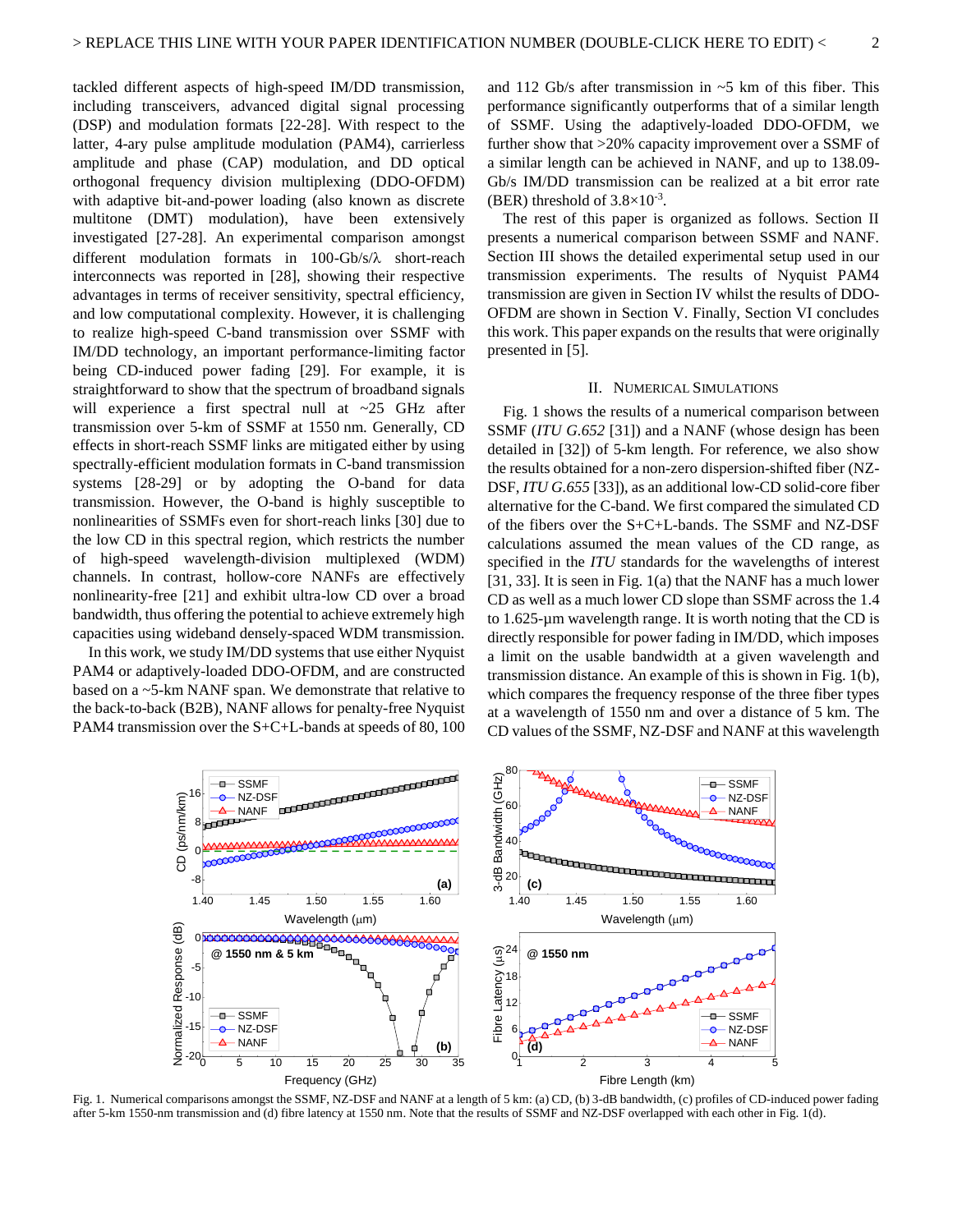have been assumed to be 15.95, 4.50 and 2.04 ps/nm/km, respectively. The 3-dB bandwidth of the three fiber types is compared in Fig. 1(c) across the 1.4 to 1.625-µm wavelength range. It is observed that the NANF exhibits more than twice the bandwidth across this entire wavelength range compared to the SSMF. It also offers a wider bandwidth than the NZ-DSF, apart from within a ~60-nm range centered around 1460 nm, where the CD of the NZ-DSF approaches zero. We note that although the bandwidth of the NZ-DSF is broader than that of the NANF in this ~60 nm window, the available bandwidth in the NANF (>60 GHz) is already well above the bandwidth requirements of 400/800G standards [16-18]. Furthermore, this graph does not account for the effects of fiber nonlinearities, which are more pronounced in the low-CD region of the NZ-DSF (i.e. where its bandwidth is the broadest), and which in turn will restrict the fiber's capability for wavelength-division multiplexing transmission [34]. In contrast, the NANF is effectively free of nonlinearities. We also note that discussion of fiber loss was excluded from the numerical simulations when evaluating the CD effect in the three types of fibers. The impact of fiber loss on transmission, which is also an important parameter in this work, will be experimentally evaluated in Section IV. We further investigated the latency performance of the different fibers, using (effective) refractive indices of 1.4682 (*Corning SMF28e*), 1.4693 (*Corning LEAF*), and 1.003 [2] for the SSMF, NZ-DSF and NANF, respectively. The results are shown in Fig. 1(d). It is seen that even at a link length of just 5 km, the NANF offers a  $\sim$ 8-µs latency reduction compared to the two solid-core fibers.

## III. EXPERIMENTAL SETUP

#### *A. System configuration*

To evaluate the transmission performance in SSMF and NANF, we implemented an IM/DD transmission system, as shown in Fig. 2 (note that the case of NZ-DSF was not considered, since a suitable length of NZ-DSF was not available while performing these experiments). At the transmitter, a tunable laser capable of generating an optical carrier over the range from 1460 nm to 1640 nm was connected to a Mach-Zehnder modulator (MZM), which was driven by an electrically amplified data signal generated by an arbitrary waveform generator (AWG) followed by an electrical amplifier (EA). The output of the MZM was directly launched into the transmission link (either NANF or SSMF) without optical amplification. In addition, we have also considered the B2B case, as indicated in Fig. 2. In the NANF case, two structurally matched NANFs were directly spliced together to produce a spool of ~4.76 km length. We note that similar to the splicing of SSMFs, the NANFs were arc-fusion spliced after having been structurally aligned with each other, and the splice loss was around 0.1 dB. The average core size and membrane thickness of the first ~3.4 km length of NANF  $(\#1)$  were 36.4  $\mu$ m and 0.55  $\mu$ m, respectively, whilst the corresponding values of the second  $\sim$ 1.4-km length of NANF (#2) were 34.6 µm and 0.50 µm, respectively [32]. Scanning electron microscope (SEM) images of the two NANFs are shown in Fig. 2, showing symmetric fiber cross-sections. The two ends of the spliced NANF were connectorized through SSMF fiber pigtails, and these multiple splices contributed to around 2 dB loss. The total loss of the SSMF-connectorized NANF ranged from 6.45 to 8.33 dB over the S+C+L-bands, as will be detailed in Section IV below. In the SSMF case, the total fiber length was ~4.53 km, which comprised two spools of  $\sim$ 4-km and  $\sim$ 0.5 km lengths, respectively.



Fig. 2. Experimental setup of the IM/DD system. Insets: SEM images of the used NANFs.

At the receiver, an optical attenuator was used to vary the received optical power (ROP) at the photodetector (PD), which was monitored using a 99:1 optical coupler. The detected electrical signal at the PD was then recorded by an 80-GSa/s digital storage oscilloscope (DSO) for further offline DSP.

## *B. DSP blocks*

Different DSP processes were required for the aforementioned two modulation formats in this work. For the generation of the single-carrier Nyquist PAM4 (Fig. 3(a)), the PAM4-mapped signal was first 70 times up-sampled and then Nyquist-filtered using a square-root raised cosine (SRRC) filter. The roll-off factor of the SRRC filter was 0.1. Then, the filtered signal was 40-/50-/56-times down-sampled and digitalto-analog converted in the AWG operating at 70 GSa/s, to generate 80-/100-/112-Gb/s Nyquist PAM4 signals, respectively. At the receiver side, the synchronized data was resampled and match-filtered before being fed to a T/2-spaced (17,7)-tap decision feedback equalizer (DFE). The recursive least squares (RLS) algorithm was used in the DFE and its forgetting factor was 0.998. Finally, the equalized signal was PAM4 de-mapped and the corresponding BER was calculated via error counting.



Fig. 3. Block diagrams of (a) the Nyquist PAM4 and (b) the DDO-OFDM.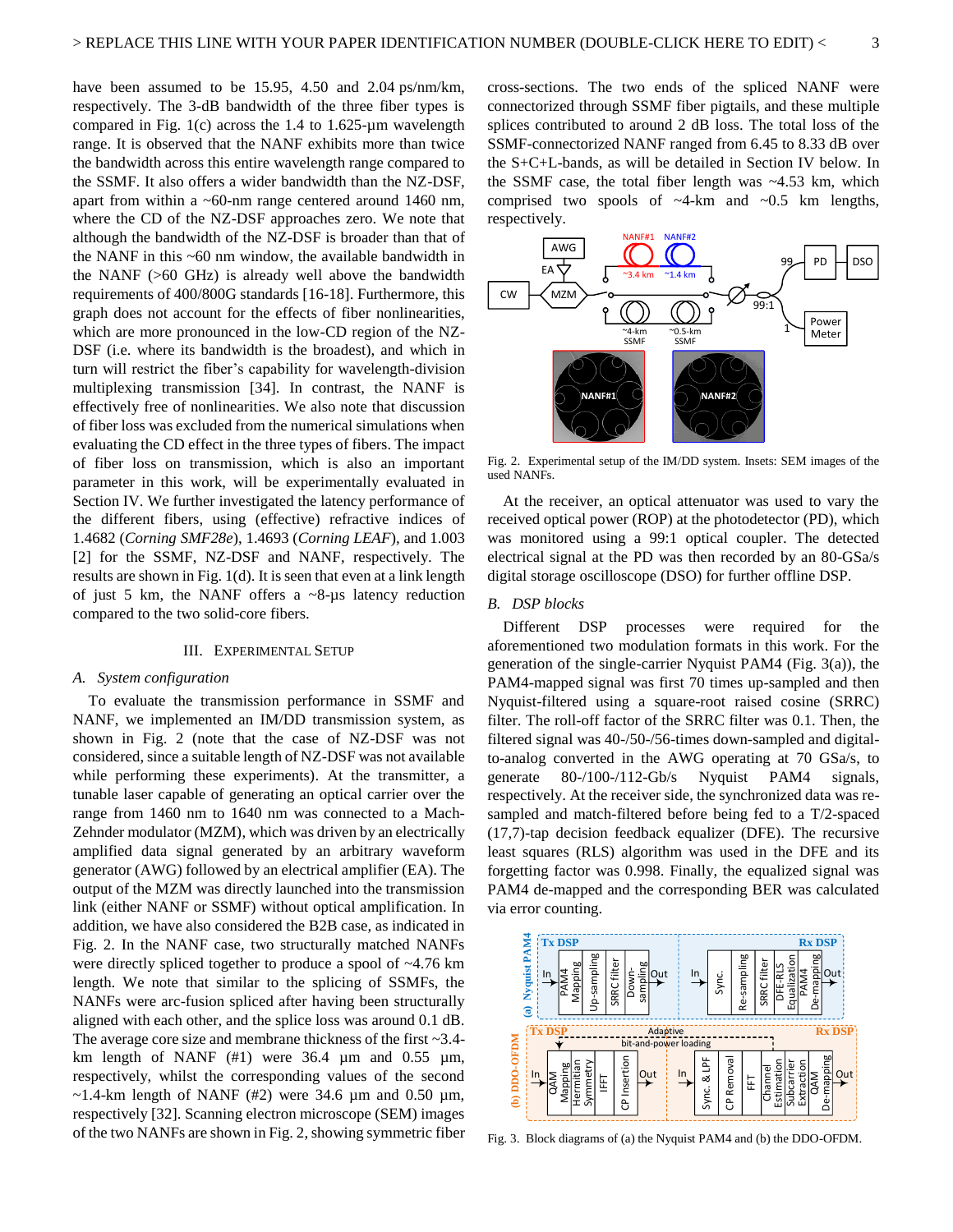

Fig. 4. Comparisons of BER and SNR performance versus ROP of 1550-nm Nyquist PAM4 transmission in SSMF, B2B and NANF links at (a)-(b): 80 Gb/s, (c)- (d): 100 Gb/s, and (e)-(f): 112 Gb/s. Shaded region: the limited power range of the transimpedance amplifier causes spurious results when ROP > -5 dBm.

For the DDO-OFDM transmitter (Fig. 3(b)), after quadrature amplitude modulation (QAM) mapping, Hermitian symmetry operation was implemented to ensure real-valued outputs after the 512-point inverse fast Fourier transform (IFFT). Before being sent to the 70-GSa/s AWG, a cyclic prefix with a length of 1/16 DDO-OFDM symbols was adopted. At the receiver, the recorded data was synchronized and low-pass filtered, followed by the CP removal. Then, simple one-tap equalization was performed, and only the data subcarriers were extracted for the subsequent QAM de-mapping. The corresponding BER was also obtained via error counting. For the adaptively-loaded DDO-OFDM, pilot transmission was conducted to estimate the channel state information, which was then utilized at the transmitter for adaptive bit-and-power loading [4, 35].

#### IV. SINGLE-CARRIER NYQUIST-PAM4 TRANSMISSION

In this section, we investigate the transmission performance of the Nyquist PAM4 signals in the B2B, SSMF and NANF links. To characterize the impact of CD on high-speed transmission, the data rates of 80, 100 and 112 Gb/s were considered in the experiments.

#### *A. BER&SNR versus ROP at 1550 nm*

We first studied the BER and signal-to-noise ratio (SNR) performance versus ROP at different speeds for the three links at the wavelength of 1550 nm. Fig. 4 shows the corresponding transmission results. It is seen that under all the investigated data rates (i.e., 80, 100 and 112 Gb/s), similar BERs and SNRs as for the B2B were achieved in the NANF, confirming that the fiber maintains the integrity of the signals over this distance. In both of these cases, the required ROPs to obtain a BER below  $3.8 \times 10^{-3}$ , i.e., the 7% forward error correction (FEC) limit, were around -12 dBm, -11 dBm, and -10 dBm, when transmitting at 80-Gb/s, 100-Gb/s and 112-Gb/s, respectively. In contrast, regardless of the ROP, the BER measured when transmitting in

the SSMF was always above the 7% FEC limit, even for the case of 80-Gb/s. Indeed, an 80-Gb/s PAM4 signal has a 3-dB bandwidth of  $\sim$ 20 GHz, and Fig. 1(b) suggests that it will be shaped substantially due to power fading in the dispersive fiber. This effect is also reflected in the SNR plots of Figs. 4(b), 4(d) and 4(f), which confirm that transmission at 80-Gb/s, 100-Gb/s and 112-Gb/s over the SSMF suffers an additional penalty of around 5 dB, 11 dB and 14 dB, respectively, relative to the NANF (and B2B).

It is noted that when increasing the ROP to values beyond -5 dBm, degraded BER and SNR performance was experienced in all cases, as shown in the shaded region in Fig. 4. This was because of the limited input power range of the transimpedance amplifier in the PD. Therefore, in the following experiments, to avoid the high-ROP-induced performance degradation, an upper ROP limit of -5 dBm was imposed on the PD.

## *B. BER&SNR performance over S+C+L-bands*

We next tuned the laser across the S+C+L-bands to investigate the transmission performance in B2B/SSMF/NANF links. While doing this, the total loss of the  $\sim$ 5-km SSMFconnectorized NANF over the S+C+L-bands was experimentally characterized, and the corresponding results are shown in Fig. 5.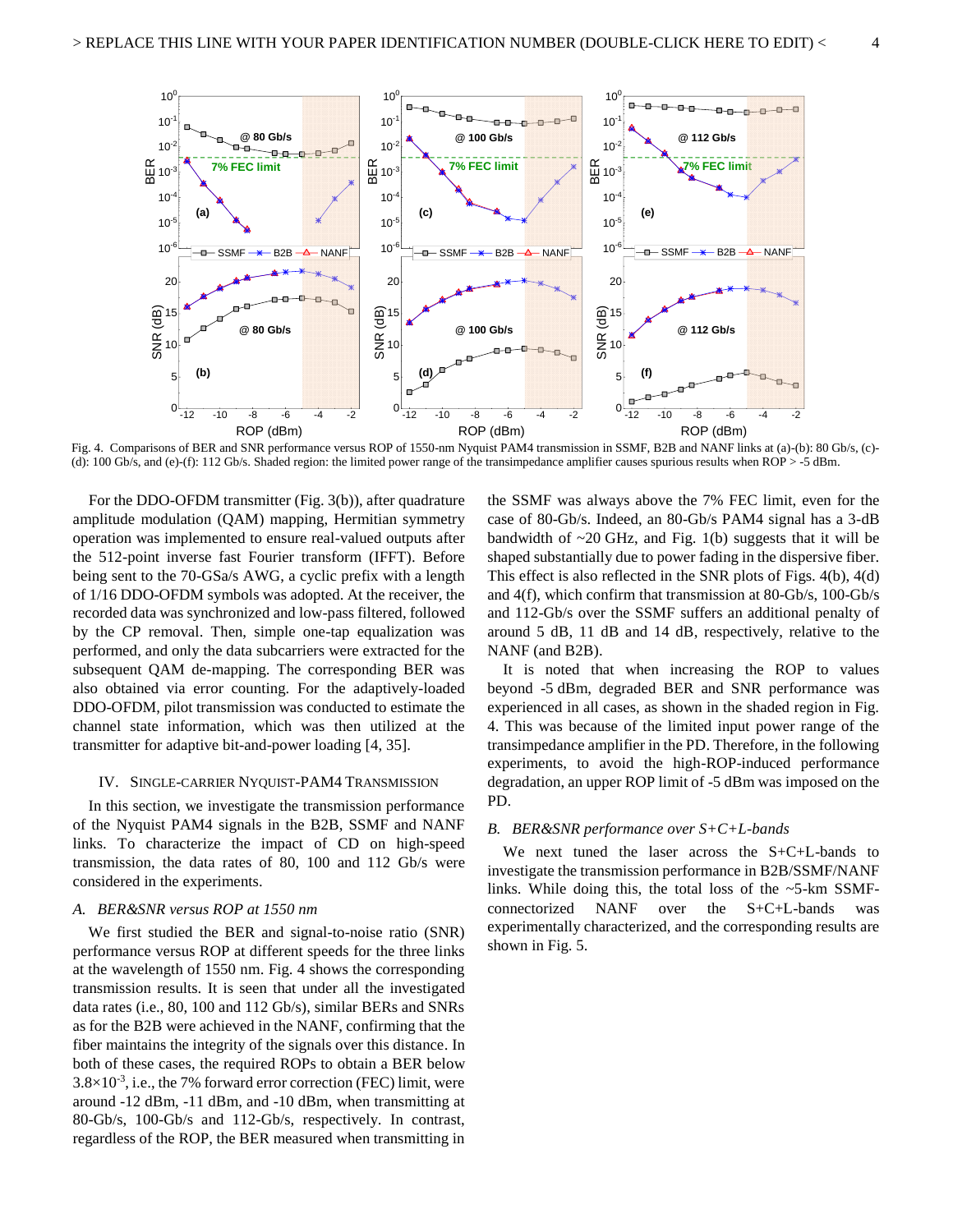

Fig. 6. Comparisons of BER and SNR performance across the S+C+L-bands of Nyquist PAM4 transmission in SSMF, B2B and NANF links at (a)-(b): 80 Gb/s, (c)-(d): 100 Gb/s, and (e)-(f): 112 Gb/s.



Fig. 5. ROP in different links and the measured loss of the SSMF-connectorized NANF over S+C+L-bands.

The figure shows that the insertion loss of the NANF link ranged from 6.45 to 8.33 dB in the spectral region of interest. Note that these values include the aforementioned  $\sim$ 2-dB splicing losses. A minimum loss of 6.45 dB was measured at 1610 nm.

The transmission performance at the three data rates was then measured across this entire wavelength range. This was evaluated at the maximum ROP that was available, and which is also plotted in Fig.5. Note that in order to ensure a meaningful comparison with the B2B case, the ROPs for the B2B link were maintained at the same values as in the NANF case. In the case of the SSMF, the ROP was capped at -5 dBm, to avoid nonlinear distortions at the PD, as mentioned above. The reduced ROPs at the two edges of the spectral region were due to the limited power provided by our tunable laser at these wavelengths.

The results of the 80-Gb/s, 100-Gb/s and 112-Gb/s Nyquist PAM4 transmission across the S+C+L-bands are shown in Fig. 6. It is evident that similar BER and SNR values can be achieved over the investigated spectral region at all these data rates for the NANF as in the B2B, validating the capability of the NANF for penalty-free high-speed transmission over an ultra-wide bandwidth after around 5 km. Across all C-band wavelengths and most of the S- and L-band wavelengths, a BER lower than the 7% FEC limit can be achieved in the NANF even at the highest data rate of 112 Gb/s that we considered. In contrast, only a few wavelengths at the short-wavelength edge of the S-band can marginally achieve a BER below  $3.8 \times 10^{-3}$  in the SSMF at data rates above 100 Gb/s. At the lower data rate of 80 Gb/s, acceptable BER performance  $(<3.8\times10^{-3})$  was achieved at wavelengths shorter than 1550 nm, where the impact of CD was less severe. Note that it is only at the shorter wavelengths of the S-band, where the higher ROP that was available in the SSMF transmission offered an edge in the performance relative to the NANF, especially for the 80-Gb/s case (Figs. 6(a) and 6(b)). This resulted both from the higher loss of the NANF, and the diminishing CD values in the SSMF at these wavelengths.

It is also worth noting that the signal performance was largely dependent on the wavelength while transmitting in SSMF (reflecting the substantial changes in the CD values across this wide spectral range), which is in contrast to the transmission in the NANF, which exhibits almost uniform and low CD values across this entire spectral range (see Fig. 1(a)).

#### V. MULTI-CARRIER DDO-OFDM TRANSMISSION

We next adopted multi-carrier DDO-OFDM as the modulation format, since its signal bandwidth can be flexibly adjusted by altering the number of data subcarriers, transmission capacity can also be maximized via adaptive bitand-power loading. Since the previous Section ascertained that transmission in the NANF over the  $S+C+L$ -bands after  $\sim$ 5 km is penalty-free relative to the B2B link, we carried out measurements in this Section at one wavelength only, namely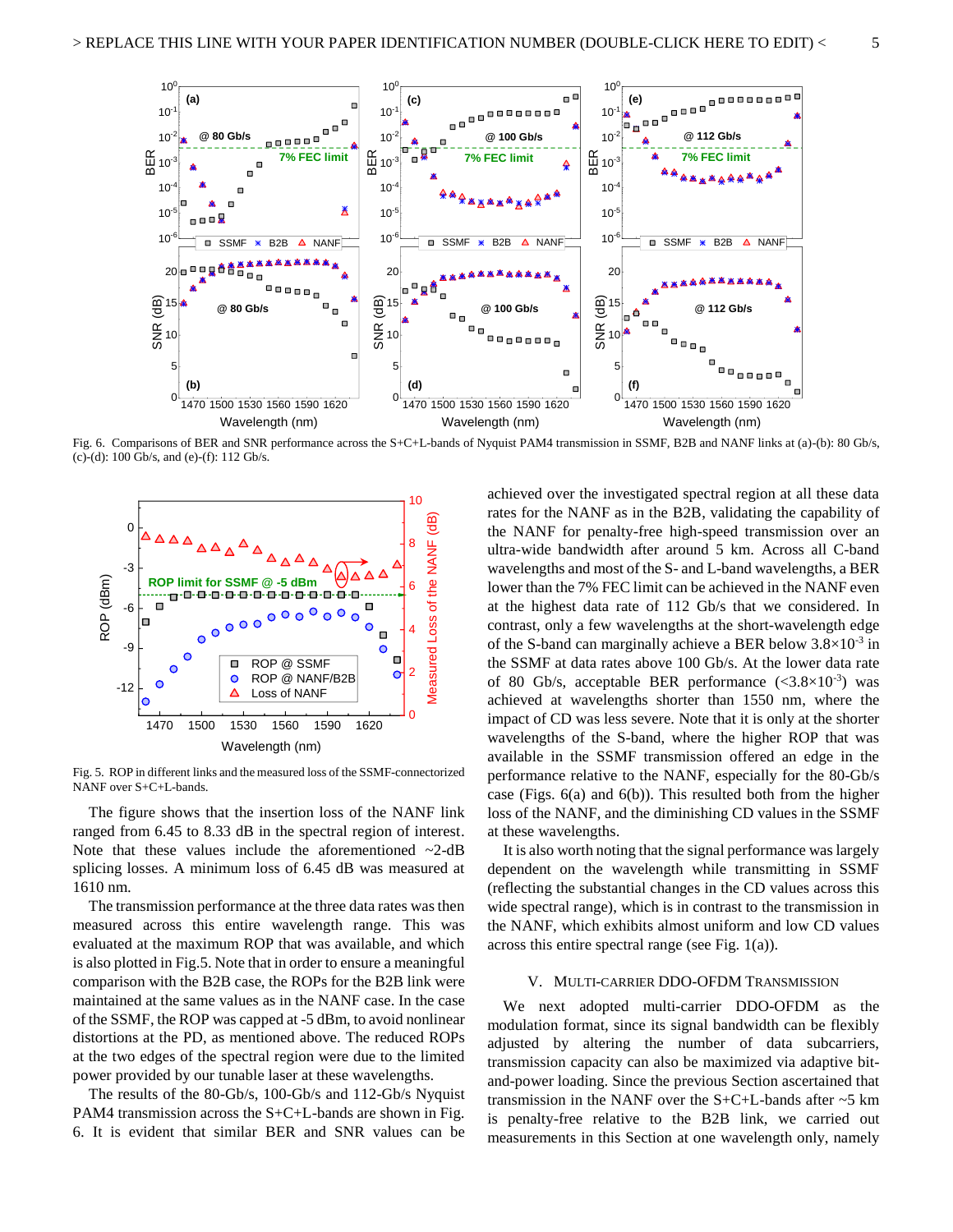1550 nm. We started by comparing the performance of uniformly-loaded DDO-OFDM in the NANF and the SSMF, and then studied the transmission of adaptively-loaded DDO-OFDM in the two fiber types.

#### *A. Performance of the uniformly-loaded DDO-OFDM*

Fig. 7 shows a comparison of the BER and average SNR performance of uniformly-loaded DDO-OFDM transmission in SSMF and NANF, for a varying number of subcarriers and a fixed ROP of -7 dBm. Here, the average SNR refers to the mean value of the SNRs of all data subcarriers. All the data subcarriers were loaded with 16QAM signals and no power loading was implemented. Therefore, when changing the number of data subcarriers from 100 to 240, the corresponding data rate varied from 54.6875 Gb/s to 131.25 Gb/s. Note that the maximum number of data subcarriers, namely 240, was limited by the cut-off frequency of the DSO. It is seen that the NANF offered a lower BER and a higher average SNR than the SSMF in all cases, yet the differences in the performance were less pronounced when the number of data subcarriers (hence, the signal bandwidth) was small. In accordance to the discussions in the preceding Sections, this is because the extent of the CD-induced power fading depends on the signal bandwidth.

It is worth noting that with an increase in the number of data subcarriers, i.e. the signal bandwidth, the BER and SNR performance of the NANF transmission also degraded, as shown in Fig. 7. This is attributed to the roll-off effect of the bandwidth-limited transceiver, rather than the NANF itself.



Fig. 7. BER and average SNR versus number of data subcarriers for uniformlyloaded DDO-OFDM transmission in ~5-km SSMF and NANF. The ROPs in all cases were fixed to -7 dBm.

The SNR profiles of the uniformly-loaded 16QAM-DDO-OFDM with 240 data subcarriers after transmission in the NANF and the SSMF are shown in Fig. 8. It is clear that the transmission in the NANF did not suffer from power fading, whereas in the case of the SSMF, a severe spectral null could be observed around 24 GHz. Note that the two low-SNR spikes shown in both Figs. 8(a) and 8(b) were caused by clock leakage of the high-speed AWG rather than any of the fibers.



Fig. 8. SNR profiles of uniformly-loaded DDO-OFDM after ~5-km transmission in (a) NANF and (b) SSMF. The ROP in both cases was -7 dBm.

Using 240 data subcarriers in the case of uniformly-loaded DDO-OFDM, i.e. a signal bandwidth of 32.8125 GHz, we further varied the ROP at the PD and compared the corresponding performance in the NANF and the SSMF. To obtain acceptable BER performance, all data subcarriers were loaded with 4QAM signals, hence the data rate was reduced relative to the experiments of Fig.7 to 65.625 Gb/s. The corresponding transmission results are shown in Fig. 9. Due to the severe spectral fading within the signal bandwidth, the BERs of the SSMF transmission were always above the 7% FEC limit, regardless of the ROP. In comparison, significant BER performance improvement can be enabled when transmitting the same signal in the NANF. A BER lower than the 7% FEC limit was achieved for a ROP greater than -10 dBm. Accordingly, the NANF exhibited around 4.5-dB improvement over the SSMF in terms of the average SNR performance.



Fig. 9. BER and average SNR versus ROP for 65.625-Gb/s uniformly-loaded 4QAM-DDO-OFDM transmission in ~5-km SSMF and NANF.

# *B. Performance of the adaptively-loaded DDO-OFDM*

The final set of transmission tests used adaptively-loaded DDO-OFDM, validating that the NANF can offer significant performance improvement even when the adaptive bit-andpower loading is employed.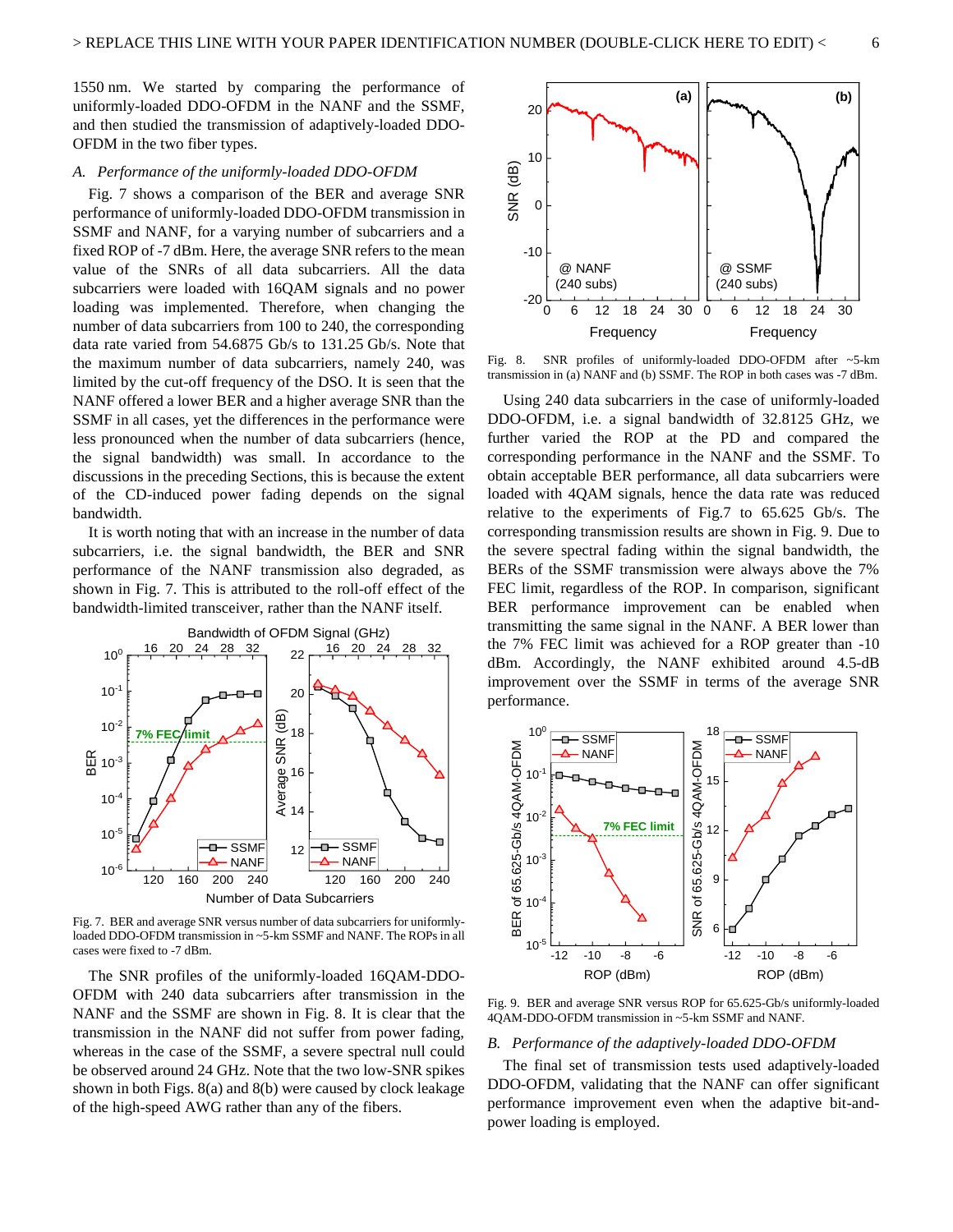

Fig. 10. BER versus number of data subcarriers for adaptively-loaded DDO-OFDM transmission in ~5-km SSMF and NANF. The ROPs in all cases were fixed to -7 dBm.

Fig. 10 shows the BER performance of the adaptively-loaded DDO-OFDM transmission as a function of the number of data subcarriers, for a fixed ROP of -7 dBm. To show a fair comparison with the results shown in Fig. 7, the target of the adaptive bit-and-power loading applied here was to optimize the BER performance whilst maintaining the same data rates as those in Fig. 7, i.e. keeping an identical spectral efficiency of 4 bit/symbol/Hz. Furthermore, since some subcarriers may not be loaded with data, the comparison of average SNR performance is omitted. As anticipated, the figure shows that the BER performance of both SSMF and NANF transmission improved through the use of adaptive bit-and-power loading. As a result, more than 240 subcarriers, i.e. >131.25 Gb/s total capacity, could be supported in the NANF while maintaining a BER below the 7% FEC limit. The maximum capacity of the SSMF transmission system was ~109.375 Gb/s (~200 subcarriers) under the same BER threshold.



Fig. 11. SNR profiles of adaptively-loaded DDO-OFDM after ~5-km transmission in (a) NANF and (b) SSMF. The ROP in both cases was -7 dBm.

The corresponding SNR profiles of the 240-subcarrier adaptively-loaded DDO-OFDM transmission in the NANF and the SSMF are shown in Fig. 11. Clearly, the profiles generally follow the patterns shown in Fig. 8. The difference is that the subcarriers loaded with the same order of QAM formats shared comparable SNRs and those under extremely low SNR conditions were not data-loaded. This is the case for the subcarriers falling around the spectral null region of the SSMF. In comparison, the SNRs of the subcarriers in the NANF case exhibited a staircase-like profile, since the transmission did not suffer from severe power fading thanks to the ultra-low CD of the fiber.

Finally, we investigated the maximum achievable capacity of the adaptively-loaded DDO-OFDM transmission in the two fiber types under different ROPs, where the objective of the adaptive bit-and-power loading was to maximize the transmission capacity while satisfying the 7% FEC limit. A signal bandwidth of 32.8125 GHz, i.e., 240 data subcarriers, was adopted, and the corresponding results are shown in Fig. 12. At all ROPs, around 20% to 30% capacity improvement could be achieved by using the NANF in the transmission relative to the SSMF. After ~5-km transmission, at a ROP of - 7 dBm, the SSMF enabled a ~112.52-Gb/s capacity. In comparison, under the same conditions, the NANF could support up to ~138.09 Gb/s.



Fig. 12. Comparison of the maximum achievable capacity versus ROP in SSMF and NANF, and the corresponding BER.

#### VI. CONCLUSION

In this paper, we have presented a comprehensive experimental study of IM/DD transmission performance in a 5 km length of NANF over the S+C+L-bands. We performed comparative transmission tests over a similar length of SSMF and confirmed that the NANF allows for penalty-free Nyquist PAM4 transmission at speeds of 80, 100 and 112 Gb/s across this entire wavelength range over a length of  $\sim$  5 km. This was contrasted to the performance in the SSMF, which was significantly dependent on the signal wavelength and could not support signals with a higher data rate than 80Gb/s for a large proportion of these wavelengths over this distance. We anticipate that the performance gap between the NANF and SSMF in terms of the achievable capacity will further increase with an increase in transmission reach, thanks to the low CD of the NANF. We also adopted the DDO-OFDM format for further performance comparison between the NANF and the SSMF at 1550 nm. We showed that >20% capacity enhancement could be achieved in the NANF relative to the